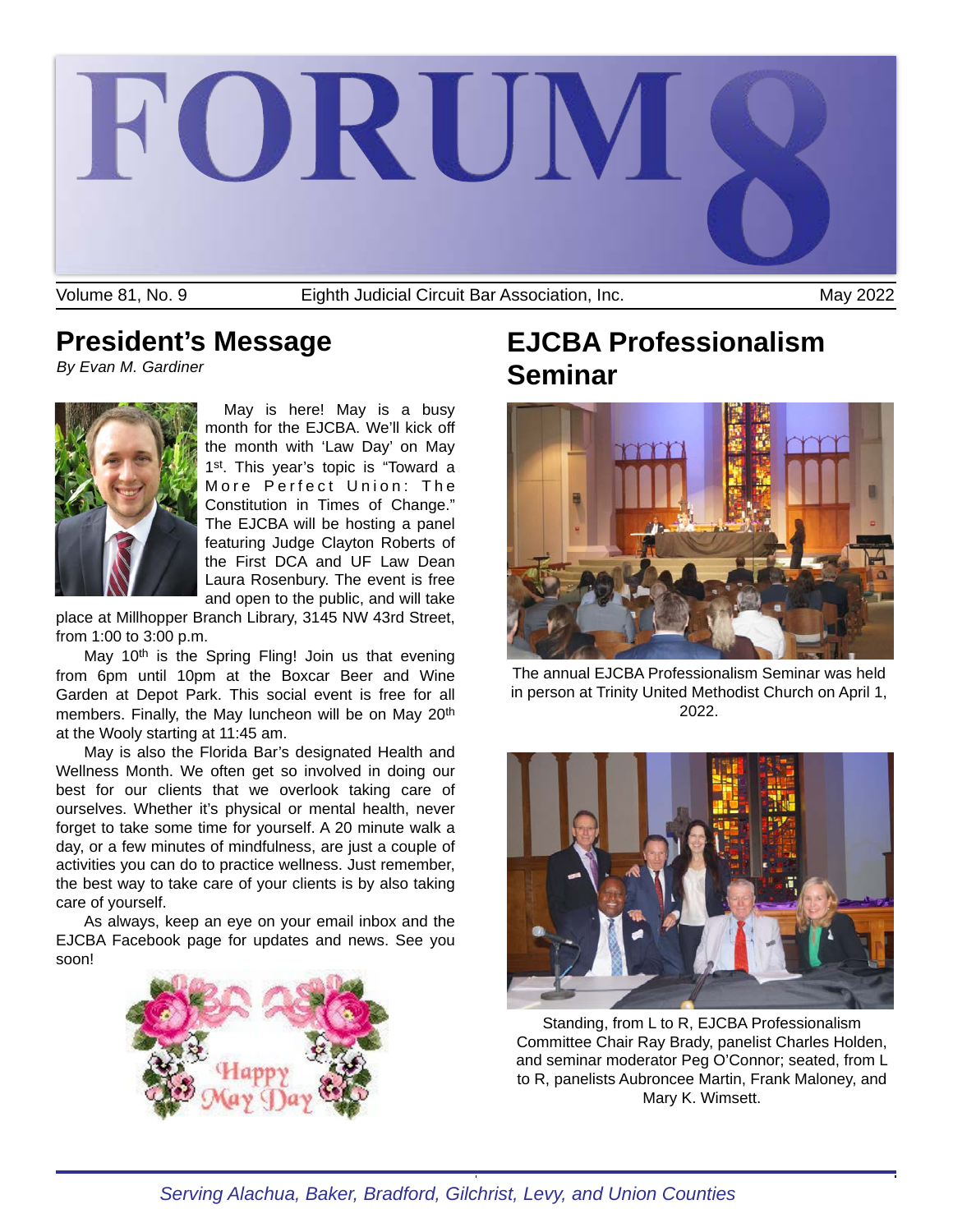### **2021 - 2022 Board Officers**

**Evan M. Gardiner Communication Robert E. Folsom** *President President-Elect* 151 SW 2nd Ave 220 S. Main Street (352) 388-7385 (352) 374-3634 [gardinere@pdo8.org](mailto:gardinere@pdo8.org)

2700 NW 43rd St, Ste C 101 NW 75th Street, Ste 1<br>Gainesville, FL 32606 Gainesville, FL 32607 Gainesville, FL 32606 (352) 332-7688 (352) 327-8251 [pkabler@boginmunns.com](mailto:pkabler@boginmunns.com) [monica@mcmillenfamilylaw.com](mailto:monica@mcmillenfamilylaw.com)

**Dominique Lochridge-Gonzales Sharon T. Sperling** *Secretary Treasurer* 1000 NE 16th Ave, Bldg 1, Ste B. PO Box 358000 Gainesville, FL 32601 Gainesville, FL 32635 (352) 415-2324 (352) 371-3117 [dominique.lochridge-](mailto:dominique.lochridge-gonzales@trls.org)<br> [sharon@sharonsperling.com](mailto:sharon@sharonsperling.com) [gonzales@trls.org](mailto:dominique.lochridge-gonzales@trls.org) 

Gainesville, FL 32601 Gainesville, FL 32601

**Philip Kabler Monica McMillen Past President President-Elect Designate** 

### **Members at Large**

**Jan Bendik Alexis J. Giannasoli** 3600 SW 19th Ave, Apt 13 151 SW 2nd Ave<br>
Gainesville, FL 32607 6ainesville, FL 32601 Gainesville, FL 32607 Gainesville, FL 32607 Gainesville, FL 3<br>(352) 374-4122 (352) 338-7369 (352) 374-4122 (352) 338-7369 [prague@mindspring.com](mailto:prague@mindspring.com)

1000 NE 16th Avenue, Building I 445 E. Macclenny Ave., Ste 1<br>Gainesville. FL 32601 Macclenny, FL 32063 Gainesville, FL 32601 Macclenny, FL 32063<br>(352) 415-2304 (904) 259-3155 [mikel.bradley@trls.org](mailto:mikel.bradley@trls.org)

**Raymond F. Brady James H. McCarty, Jr. (Mac)** 2603 NW 13th Street, Box #403 2630 NW 41st Street Sainesville, FL 32609 Gainesville, FL 32609 Gainesville, FL 3<br>(352) 554-5328 (352) 538-1486 (352) 554-5328 (352) 538-1486 [rbrady1959@gmail.com](mailto:rbrady1959@gmail.com)

**Shawn Clark George Nelson** 353 S. Court Street 81 N. 3rd Street 81 N. 3rd Street 81 N. 3rd Street [clarks@pdo8.com](mailto:clarks@pdo8.com) [nelsong@pdo8.org](mailto:nelsong@pdo8.org)

**Cherie Fine Peg O'Connor**<br> **Peg O'Connor**<br> **Peg O'Connor**<br> **Peg O'Connor** 622 NW 1st Street<br>Gainesville, FL 32601 (352) 372-7777 (352) 372-4263 [cfine@ffplaw.com](mailto:cfine@ffplaw.com)

**Allison Derek Folds Ian Pickens** 527 E. University Ave. 703 N. Main Street Gainesville, FL 32601 Gainesville, FL 32601 (352) 372-1282 (352) 373-8000 [derek@foldsandwalker.com](mailto:derek@foldsandwalker.com)

**Blake Fugate Lauren N. Richardson** (352) 528-0019

PO Box 98<br>
PO Box 98<br>
Williston, FL 32696 2814 SW 13th Street Williston, FL 32696 Gainesville, FL 32608<br>(352) 528-0019 (352) 372-9999 [norm@normdfugatepa.com](mailto:norm@normdfugatepa.com)

**Dean Galigani** 317 NW 1st Street Gainesville, FL 32601 (352) 375-0812 [dean@galiganilaw.com](mailto:dean@galiganilaw.com)

**Mikel Bradley Frank E. Maloney, Jr. - Historian**  $(904)$  259-3155<br>frank@frankmaloney.us

Bronson, FL 32611 Macclenny, FL 32063 (954) 816-2130 (904) 259-4245

Gainesville, FL 32601<br>(352) 372-4263

PO Box 98<br>Williston, FL 32696 3620 NW 43rd Street, Unit B<br>Gainesville, FL 32606 Gainesville, FL 32606<br>(352) 204-2224 [blake@normdfugatepa.com](mailto:blake@normdfugatepa.com) lauren@laurenrichardsonlaw.com

**Norm D. Fugate Dawn M. Vallejos-Nichols - Editor** (352) 372-9999<br>dvallejos-nichols@avera.com

# **Contribute to Your Newsletter!**

*From the Editor*

I'd like to encourage all of our members to contribute to the newsletter by sending in an article, a letter to the editor about a topic of interest or current event, an amusing short story, a profile of a favorite judge, attorney or case, a cartoon, or a blurb about the good works that we do in our communities and personal lives. Submissions are due on the 5th of the preceding month and can be made by email to [dvallejos](mailto:dvallejos-nichols@avera.com)[nichols@avera.com](mailto:dvallejos-nichols@avera.com).

### **About this Newsletter**

This newsletter is published monthly, except in July and August, by:

Eighth Judicial Circuit Bar Association, Inc. P.O. Box 140893 Gainesville, FL 32614 Phone: (352) 380-0333 Fax: (866) 436-5944

Any and all opinions expressed by the Editor, the President, other officers and members of the Eighth Judicial Circuit Bar Association, and authors of articles are their own and do not necessarily represent the views of the Association.

News, articles, announcements, advertisements and Letters to the Editor should be submitted to the Editor or Executive Director by Email. Also please email a photograph to go with any article submission. Files should be saved in any version of MS Word, WordPerfect or ASCII text.

*Executive Director Editor* P.O. Box 140893 2814 SW 13th Street Gainesville, FL 32614 Gainesville, FL 32608 Phone: (352) 380-0333 (352) 372-9999 Fax: (866) 436-5944 (352) 375-2526

**Judy Padgett Dawn M. Vallejos-Nichols** [execdir@8jcba.org](mailto:execdir@8jcba.org) [dvallejos-nichols@avera.com](mailto:dvallejos-nichols@avera.com)

**Deadline is the 5th of the preceding month**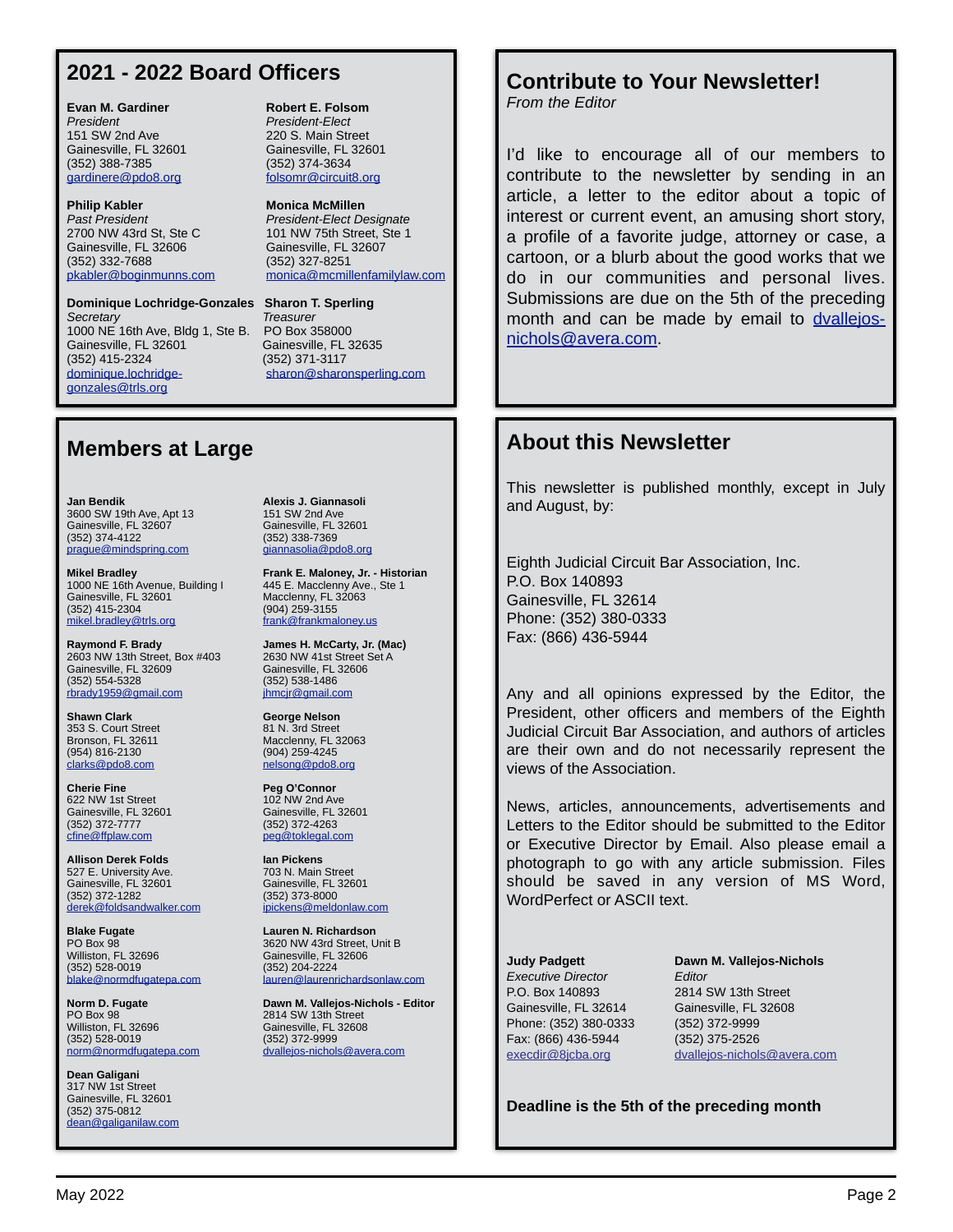## **Alternative Dispute Resolution**

*By Deborah C. Drylie*



### **Does Technology Affect Our Professionalism?**

As discussed in previous articles, some aspect of technology - i.e., ZOOM, will remain in our day-today practice, post pandemic. We are now going into year 3 of our reliance on technology to facilitate a variety of court proceedings from depositions to hearings to mediations. Despite the benefits of

technology, there are drawbacks to the virtual backdrop in which we now find ourselves and this article will focus on the extent to which the lack of human contact and interpersonal connections is negatively affecting the level of professionalism seen by practitioners as well as mediators.

Across the board, the level of rudeness in a virtual format has been noted to occur in a variety of court proceedings. This begs the question of 'why'? Based on research, it is not a phenomenon limited to the legal profession but exists in all arenas where virtual attendance at meetings is now the norm. And as actress Mayim Bialik would say, it all comes down to neurobiology. Oxytocin is the neurochemical transmitter which promotes feelings of trust, affection and cooperation. This is the chemical response which promotes a need to help and to be mindful of people's feelings. What causes a release in oxytocin is face to face interaction which is nearly impossible to reproduce over a video format. Specifically, eye-to-eye contact which is sustained, and more importantly, physical contact triggers the release of oxytocin. In fact, sustained eye contact results in synchronized blinking, a sign of neuro-coupling where brain functions closely mirror one another. Neurocoupling establishes empathy by generating high quantities of oxytocin, while prolonged physical contact aligns all sorts of bodily functions such as temperature and pulse.

One would think a virtual format could actually *enhance* the eye-to-eye contact as we stare at each other on a screen for far longer than we would in person. However, there are subtle differences. Think about whether you are actually staring into the camera during your next hearing or mediation versus staring at the face of the mediator, judge, deponent/witness or opposing counsel? Chances are you are NOT staring directly into the camera which affects how the 'receiver' sees you and it does not create actual eye to eye contact. When looking at another's face on your screen, you are looking, ever so slightly, off camera which breaks the eye-to-eye connection. This is then coupled with the nearly complete

absence in physical contact such as what happens with a simple handshake.

Unfortunately, the 'hacks' recommended by neurobiologists to help create an opportunity for an oxytocin release are hard to duplicate in our Zoom proceedings but should be utilized as much as possible to improve our desired level of professionalism with one another. First, do not see Zoom as a format which allows for multitasking. You cannot help but to be distracted and the other participants pick up on it and see/feel it as representing rude behavior - because it is. You would never think of doing such multitasking at an in-person mediation, deposition or hearing so do not do it simply because Zoom allows you to. Second, think back to when you may have spent the first few minutes with opposing counsel, judges or mediators talking about sports, the weather or your family. Rather than viewing these personal dialogues as a waste of time, realize these conversations were a way to release oxytocin and create a sense of professional camaraderie. Discussing common interests is a way to build a sense of cooperation and creates a bridge of professionalism. Better than talking about a common interest or subject, get an 'opponent' to talk about themselves. If successful, this results in a release of both oxytocin as well as serotonin - a powerful combination that can make you not only viewed as a good listener, but viewed as more trustworthy. Such positive attributes will exponentially increase the likelihood of treating each other with respect and professionalism in future interactions.

The take away from all of this neurobiology is something we innately know - we are far more likely to act with professionalism toward someone we know versus a stranger. Increasingly, opposing counsel are 'strangers,' even if you have dealt with them on several occasions. To combat this, be personable, allow time for storytelling, have opposing counsel talk about themselves, create human connections, make eye to eye contact and do not multitask. If we all try this, perhaps our levels of professionalism will increase until such time as we are far more likely to be hand-shaking and storytelling in person.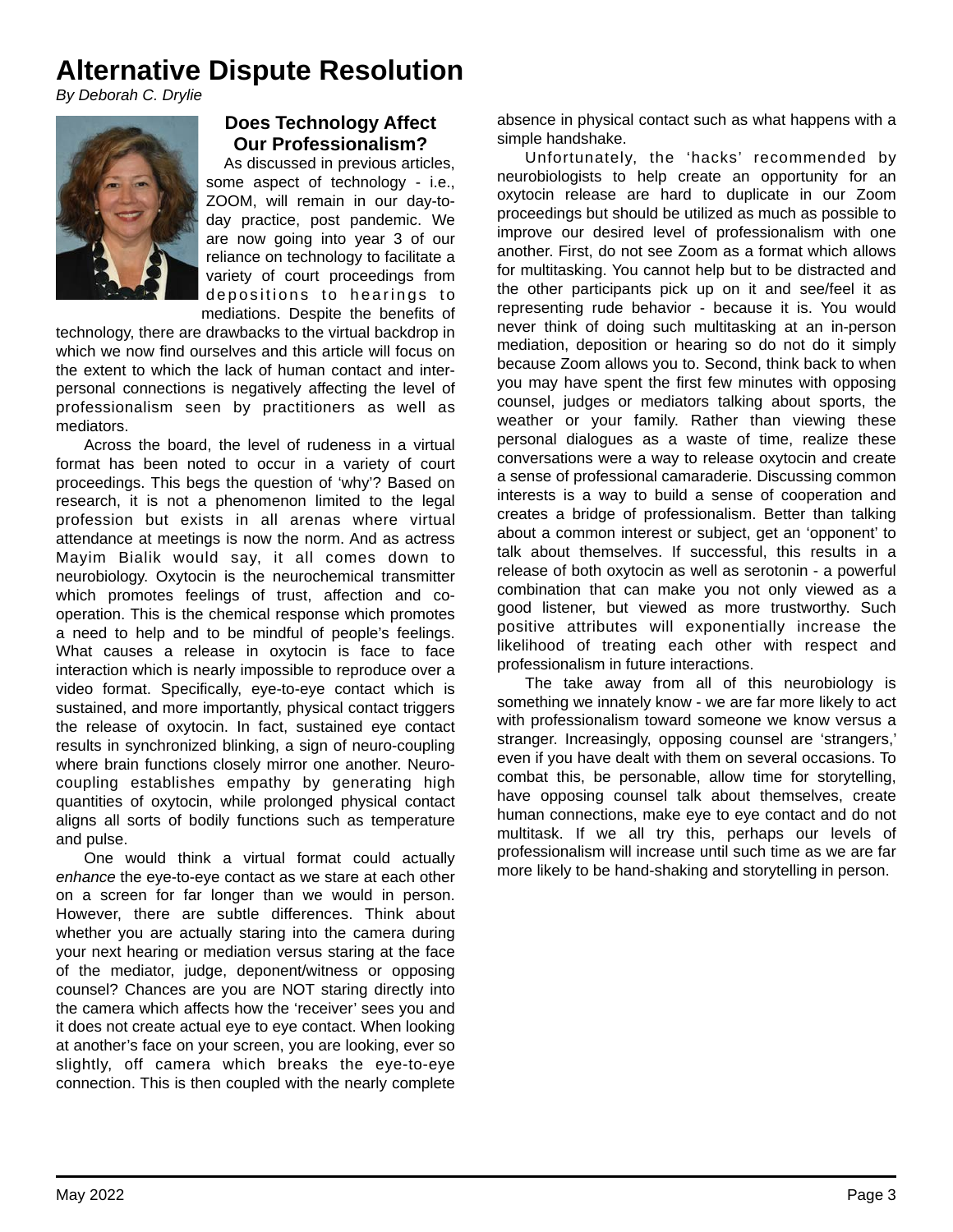## **TAMING THE MONSTER**

*By Jack M. Ross*



A few of us are old enough to remember when the mail came only once a day. It came on paper, in envelopes with stamps, and was delivered by the U.S. Postal Service. That was so easy. We could take 20 minutes, review the day's mail, decide what needed prompt attention and schedule the rest to be addressed at the appropriate time. Then came email, a/k/a the Monster that devours

billable hours. Email is so much easier, but that ease brings overuse. Email comes consistently at all hours of the day and night, as many as 30-50 or more a day. We need new strategies to deal with the constant stream of communication while still being able to focus on the tasks that require extended periods of thought and concentration. I don't have it mastered, but here are a few ideas that may help.

#### 1. SCHEDULE TIME TO REVIEW EMAIL:

Set aside 15-30 minutes a couple of times a day to review emails. See what has come in, respond to those which can be addressed routinely, and put the matters that need more thought on a schedule to be dealt with when we have the time to give them the attention they deserve. Then go off-line until the next scheduled time for review.

#### 2. WORK OFFLINE:

It is difficult to turn email off completely because some of our work requires us to send email. Have you ever opened your inbox to send an email, seen something in the inbox that grabbed your attention, opened it, dealt with it (and maybe more), and then closed your email without ever having sent the email you intended to send? I know I have, more than once. Outlook provides a solution for that: work offline. In the top line click on "Send/Receive." To the far right is an icon of a globe with the sub-title "Work Offline." If you click on that icon you can read and draft emails but nothing comes in or goes out. The emails you draft will be saved to the Outbox and sent automatically when you go back online during your next scheduled time to address emails.

#### 3. DEAL WITH AN EMAIL ONLY ONCE:

When we open an email, deal with it then. Respond if appropriate or add it to the "to do" list. Then delete or save it. Try not to use your inbox as a "to do" list.

#### 4. SET REALISTIC EXPECTATIONS:

We don't have to respond to every email immediately. Clients and counsel should not be led to expect that we will. We don't feel obligated to interrupt our work and take every phone call that comes in. Email is no different.

#### 5. BE ACCOUNTABLE:

Most of us are used to keeping track of our time. Try keeping a record, in writing, of how much time you spend reading, composing, and sending emails. Also record how much of that time you are billing. I think that will create the incentive to better manage the time we spend dealing with email.

#### SOME THINGS TO HELP OUR COLLEAGUES

Here are a few ideas to help our colleagues spend less valuable time dealing with their emails.

#### 1. MINIMIZE "REPLY ALL:"

Look at the address bars and consider whether everyone included needs to receive your response. This won't do much for you, but it sure will help your friends and colleagues. Also, if you copy your client on emails to opposing counsel, consider copying the client as bcc. That way when opposing counsel hits Reply All, his/her email won't go directly to your client. You can decide whether that email should go to the client and whether it needs an accompanying explanation.

#### 2. PUT THE MESSAGE IN THE SUBJECT LINE:

There are some messages that can go completely in the subject line. The recipient need not even open the email. Some examples are:

- a. Please, call me
- b. Received your\_\_\_\_\_\_\_\_
- c. Copy of \_\_\_\_\_\_\_\_\_\_ attached

Your colleagues will appreciate your brevity.

As I wrote earlier, I don't have all the answers, but I hope this helps.

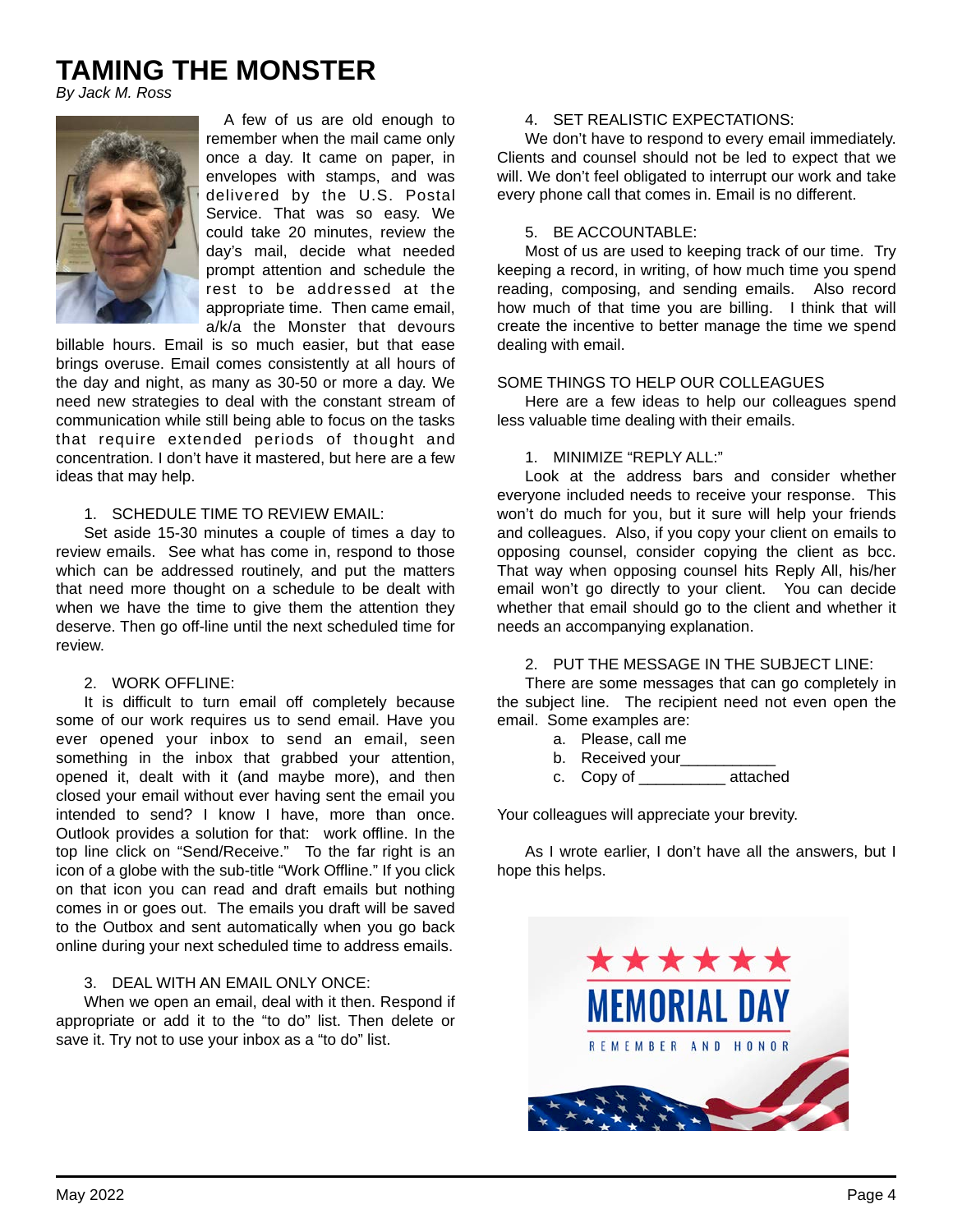# **Probate Section Report**

*By Blake Moore, Guest Columnist*



### **Should a Spendthrift Clause be Included in a Special Needs Trust?**

A spendthrift clause "restrains both voluntary and involuntary transfer of a beneficiary's interest." § 736.0502(1), *Fla. Stat.* Simply put, a spendthrift clause protects the assets of a trust from both creditors and the beneficiaries of

the trust. It is common knowledge among estate planners that a well-drafted trust contains a spendthrift clause. Indeed, not including the clause in a standard trust might be considered malpractice. However, whether a spendthrift clause ought to be used in a special needs trust is a substantially more complicated issue.

Spendthrift clauses are permitted but generally not required in third-party special needs trusts. SSA POMS SI 01120.200.B.13. However, without a spendthrift clause, creditors may be able to access any mandatory distributions made from the trust. § 736.0501, *Fla. Stat.*  Additionally, if any trust with mandatory distributions lacks a spendthrift provision, then the applicant may be able to sell the right to future payments for a lump sum. And any interest in the trust that the applicant can sell is counted as a resource. Thus, the present value of mandatory future payments is potentially a countable resource if the trust lacks a spendthrift clause. SSA POMS SI 01120.200.D.1.a. Therefore, a spendthrift clause may be necessary for any special needs trust that requires mandatory distributions. SSA POMS SI 01120.200.B.13.

Spendthrift provisions are not effective in first-party special needs trusts. Florida courts generally will not enforce a spendthrift clause in any self-settled trust "designed to permit a person to place his or her assets beyond the arms of creditors." In re Rensin, 600 B.R. 870, 880 (Bankr. S.D. Fla. 2019); but see In re Wheat, 149 B.R. 1003, 1005 (Bankr.S.D.Fla.1992) ("[T]he stated policy against self-settled spendthrift trusts is not as compelling in situations where, as here, the settlorbeneficiary's control is relatively limited"). Thus, as a firstparty special needs trust is a self-settled trust, a spendthrift clause will generally not keep creditors from being able to attach an interest to distributions from the trust. Indeed, the Florida Statutes specifically contemplate the existence of a valid security interest attaching to a first-party special needs trust. § 679.4061(8)(b), *Fla. Stat.*; § 679.4081(6)(b), *Fla. Stat.* Additionally, if the self-settled trust is irrevocable—as any first-party special needs trust should be—any creditor of the settlor may reach "the maximum amount that can be distributed to or for the settlor's benefit." § 736.0505(1)(b), *Fla. Stat.* The same

principle holds true for discretionary trusts, with creditors allowed to reach "the maximum amount which the trustee under the terms of the trust could pay to him or apply for his benefit." In re Lawrence, 251 B.R. 630, 642 (S.D.Fla.2000) (quoting In re Cameron, 223 B.R. 20, 25 (Bankr.S.D.Fla.1998)). Therefore, a creditor could reach any amount which the trustee could apply for the benefit of the beneficiary, despite the trust containing a spendthrift clause and being discretionary. And because these special needs trusts must follow the sole benefit rule, a creditor could gain access to the entire amount in trust, with the exception of any assets specifically exempted from creditors, such as a homestead.

Therefore, spendthrift clauses are generally advisable for third-party special needs trusts but should not be relied upon in first-party special needs trusts.

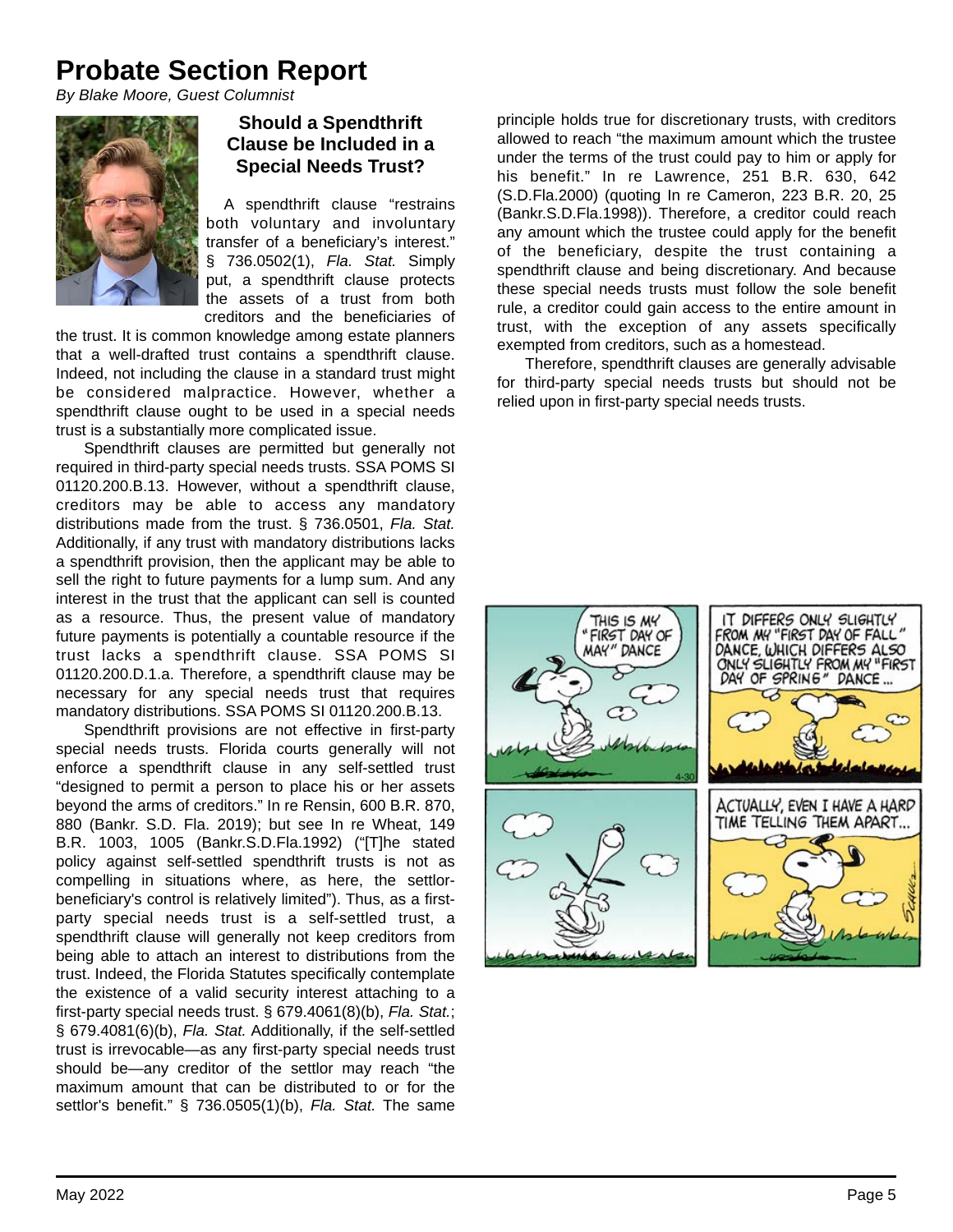# **Depraved Mind or Manslaughter?**<br>Py Staven M Herric a **Manslaughter**? **inherent deficiency of moral sense and rectitude**, a **Unjustified "Self-Defense" Killing: Murder as an Act of a**

*By Steven M. Harris*



A defendant who killed honestly believing deadly force was necessary to prevent imminent death or great bodily harm or the imminent commission of a forcible felony invokes the defense of justification per § 776.012(2), § 776.013(1)(b) or § 776.031(2), *Fla. Stat*. A defendant who killed resisting an attempt to murder or commit a felony on him or upon or in

any "dwelling house" where he was present invokes the defense of justification per § 782.02, *Fla. Stat.*, a discrete deadly force justification provision. That statute is unaffected by the various Chapter 776 statutory amendments. See *Pileggi v State*, 232 So.3d 415 (Fla. 4th DCA 2017), and [March 2020](https://www.8jcba.org/resources/Documents/Mar%202020%20Newsletter.pdf) *Forum 8*.

There are *manslaughter* statutes to apply if the fact finder determines a killing was without lawful justification because the defendant's belief of imminence or necessity was unreasonable, the force used was excessive, or when the killing of a felonious or other unlawfully acting malefactor was unnecessary. See § 782.07(1) and § 782.11, *Fla. Stat*. The latter offense is rarely charged and is not considered a lesser included of second degree murder. That is because case law has narrowed its applicability to exclude self-defense situations where deadly force was used against an unlawful act directed solely toward the defendant. *State v. Carrizales*, 356 So.2d 274 (Fla. 1978). For some explanation see *Mitchell v. State*, 368 So.2d 607, 608 (Fla. 3d DCA 1979) (Schwartz, J., specially concurring). Of note: The second enumerated offense element in [SJI \(Crim.\) 7.7\(b\)](https://www.floridabar.org/rules/florida-standard-jury-instructions/criminal-jury-instructions-home/criminal-jury-instructions/sji-criminal-chapter-7/) is intended to adopt the rationale of that case law. A better view (§ 782.11, *Fla. Stat*., imposes a necessity requirement on § 782.02, *Fla. Stat*.) was articulated by Judge Shivers in his dissent in *Cote v. Jowers*, 515 So.2d 339 (Fla. 1st DCA 1987). See also *Brown v. State*, 12 So. 640 (Fla. 1893); *Whitehead v. State*, 245 So.2d 94 (Fla. 2d DCA 1971).

Second degree murder, § 784.04(2), *Fla. Stat*., requires proof beyond a reasonable doubt the defendant committed an act "evincing a depraved mind regardless of human life." The defendant and victim are typically acquainted, and have interacted in the past. The proof must include that the defendant killed out of "ill will, hatred, spite, and an evil intent." See, e.g., *Rasley v. State*, 878 So.2d 473 (Fla. 1st DCA 2004); *Conyers v. State*, 569 So.2d 1360 (Fla. 1st DCA 1990); *Sigler v. State*, 805 So.2d 32 (Fla. 4th DCA 2001). The highest form of malice is required, which can be described as an wicked and corrupt disregard of the lives and safety of others, and a failure to appreciate any social duty. See *Hines v. State*, 227 So.2d 334 (Fla. 1st DCA 1969).

That a defendant used excessive force or acted with "extreme recklessness" or "an impulsive overreaction" in responding to an attack or injury *might* sustain a manslaughter conviction. However, it is insufficient proof of second degree murder. There is no shortage of appellate cases articulating the concept, including when the defendant has used a knife or firearm responding to an unarmed attack or non-deadly force injury. See, e.g., *Pearce v. State*, 18 So.2d 754 (Fla. 1944); *Ramsey v. State*, 154 So. 855 (Fla. 1934); *Stinson v. State*, 245 So.2d 688 (Fla. 1st DCA 1971); *Light v. State*, 841 So.2d 623 (Fla. 2d DCA 2003); *Poole v. State*, 30 So.3d 696 (Fla. 2d DCA 2010); *Bellamy v. State*, 977 So.2d 682 (Fla. 2d DCA 2008); *Rayl v. State*, 765 So.2d 917 (Fla. 2d DCA 2000); *Williams v. State*, 674 So.2d 177 (Fla. 2d DCA 1996); *Pierce v. State*, 376 So.2d 417 (Fla. 3d DCA 1979); *Martinez v. State*, 360 So.2d 108 (Fla. 3d DCA 1978); *McDaniel v. State*, 620 So.2d 1308 (Fla. 4th DCA 1993); *Dorsey v. State*, 74 So.3d 521 (Fla. 4th DCA 2011); *Light v. State*, 841 So.2d 623 (Fla. 2d DCA 2003); *Sandhaus v. State*, 200 So.3d 112 (Fla. 5th DCA 2016). That case law is consistent with the concept that malice should never be assumed, and "[a] person acting in self defense is not held to the same course of conduct which might have been expected had he been afforded an opportunity of cool thought as to possibilities, probabilities and alternatives." *Price v. Gray's Guard Service, Inc*., 298 So.2d 461, 464 (Fla. 1st DCA 1974).

It has become somewhat common to charge second degree murder in spite of a good faith assertion of justified use of deadly force. Even though there is scant evidence of malice and thus a weak legal basis for the charge. Perhaps this occurs because Florida does not recognize "imperfect self-defense" (see *Hill v. State*, 979 So.2d 1134 (Fla. 3d DCA 2008); *Patrick v. State*, 104 So.3d 1046 (Fla. 2012)), the dubious interpretation of § 782.11, *Fla. Stat*. (see above), and because prosecutors have misgivings and/or misconceptions about "Stand Your Ground" which prompt emotional, legally incorrect charging decisions. Of note: There is case law that appears to expand temporal and/or behavioral framing to skirt the rigorous proof analysis required for second degree murder. However, those cases are distinguishable based on the standard of review and lack of a bona fide self-defense claim. See, e.g., *Finch v. State*, 299 So.3d 579 (Fla. 1st DCA 2020); *Jacobson v. State*, 248 So.3d 286 (Fla. 1st DCA 2018).

*Continued on page 7*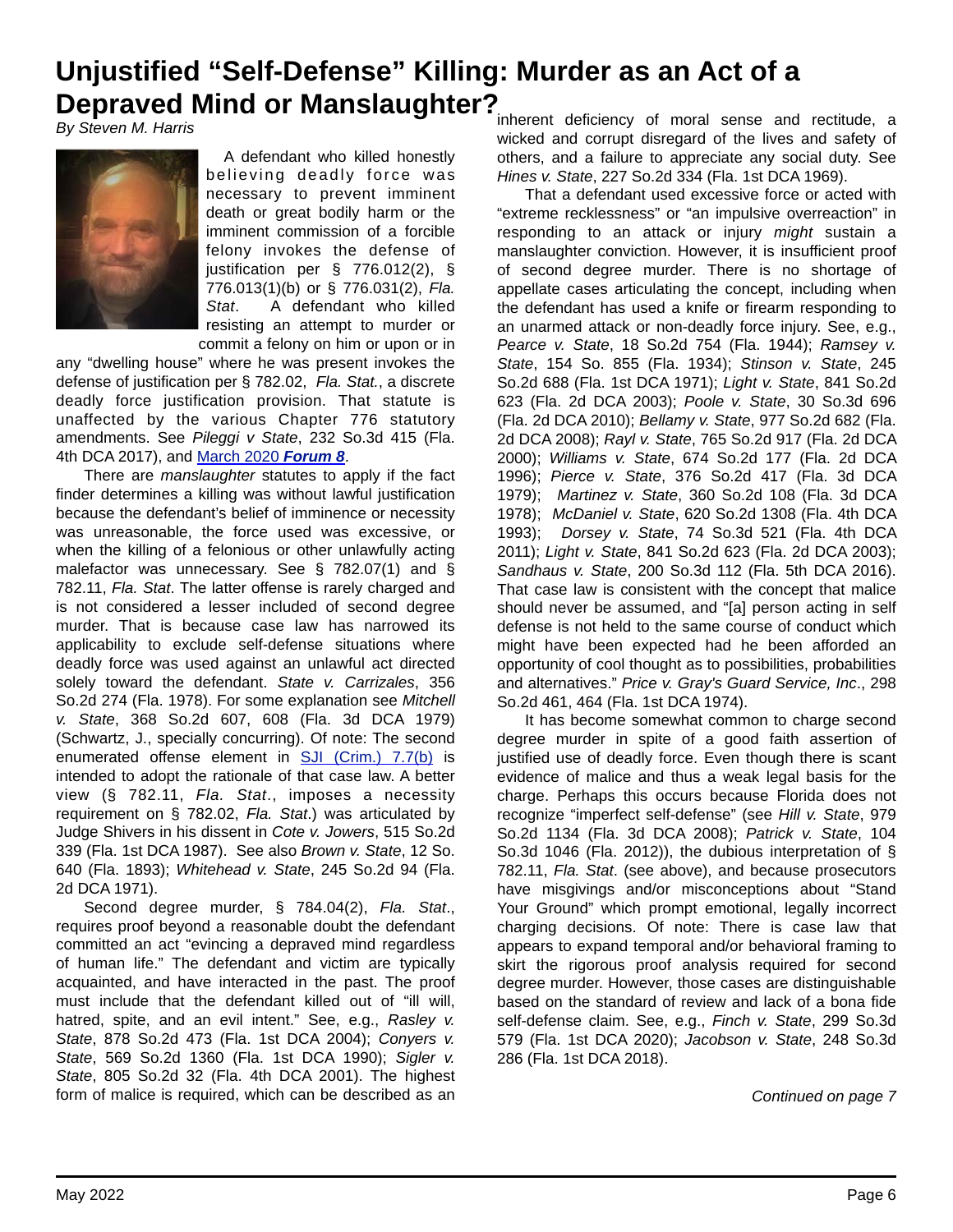## **Law in the Library Resumes Unjustified "Self-Defense" after Hiatus**

*By Marcia Green, Pro Bono Director/Gainesville*



 The Law in the Library series has resumed as a collaborative effort of the Alachua County Library District, members of the Eighth Judicial Circuit Bar Association and Three Rivers Legal Services.

The series is held virtually on a monthly basis. Live presentations are available on Zoom as well as through the library Facebook page. In addition, the sessions are

recorded and available to library patrons after the fact. Although the series will take a summer break, seminars will resume in September.

Thank you to attorneys Cynthia Swanson, Tom Edwards, Steve McNamara, Lauren Sleasman and Scott Toney. Thus far, we've had presentations on Child Support, Sealing and Expungement, Landlord Tenant Law, Social Security Disability and Estate Planning.

Are you interested in making a presentation? Do you have a topic you are interested in sharing with the community or want to suggest? Let me know!! Email me at [marcia.green@trls.org](mailto:marcia.green@trls.org) or Avery Vinson at [avery.vinson@trls.org](mailto:avery.vinson@trls.org). This is a great opportunity to share your legal knowledge, inform the community on important topics and introduce yourself!

#### *Continued from page 6*

To answer the question posed by the title: Second degree murder should be charged only in the exceptional case -- where the defendant's claim of justification is easily proven to be spurious, and extreme malice can be proven by direct evidence of ill will, hatred, spite, and evil intent. That a force user was completely mistaken in analyzing a peril and the need to use deadly force does not itself support a charge of second degree murder. Nor does mere provocation of the victim (for which § 776.041(2), *Fla. Stat*., imposes a behavioral limitation on the availability of the defense). The temporal focus should be on conduct prior to the use of deadly force, and the victim should be entirely innocent of any criminal act or conduct which provoked or could have made lawful the defendant's use of force. The victim's perspective should not be considered; see [October 2021](https://www.8jcba.org/resources/Documents/Oct%202021%20Newsletter.pdf) *Forum 8*. Charging decisions should be made without regard to emotional urgings of the victim's family (or representative), and should likewise ignore community sentiment and media outrage. An arguably unjustified self-defense killing is not second degree murder because police or prosecutor can decry the defendant's use of deadly force with moral or social condemnation, gruesome autopsy photos, victim adoration, or histrionic indignation in an interview, opening statement or closing argument.

### **Three Rivers' Doors are Open!**

*By Marcia Green, Pro Bono Director/Gainesville*

Three Rivers Legal Services has re-opened our doors for walk-in traffic. While many of your offices were fully open throughout much of the past two years, Three Rivers worked primarily remotely. Our management determined that the safety of our vulnerable clients and numerous staff members was of utmost importance.

We never stopped serving our clients; we just found ways to work with limited exposure and for the health of all involved. The learning curve was initially steep but Three Rivers had already been working on remote work plans to ensure continuous services should a disaster affect one or all of our three offices. The COVID pandemic disaster was not the one we expected but it was the one we were dealt.

Now, as we move forward with in-office staff, hybrid work arrangements, virtual and in-person client interviews, hearings and all other, we are excited to explore from what we have learned. Our options for reaching the low income rural residents of our 17-county service area and the communities within the Eighth Judicial Circuit are far greater than two years ago. We adapted and our client population adapted. Internet access in the rural communities is still an issue but we have all learned new ways to communicate, serve and provide legal assistance. We are hopeful for continued improvements to the way we are all able to provide legal help as needed and that we all remain healthy!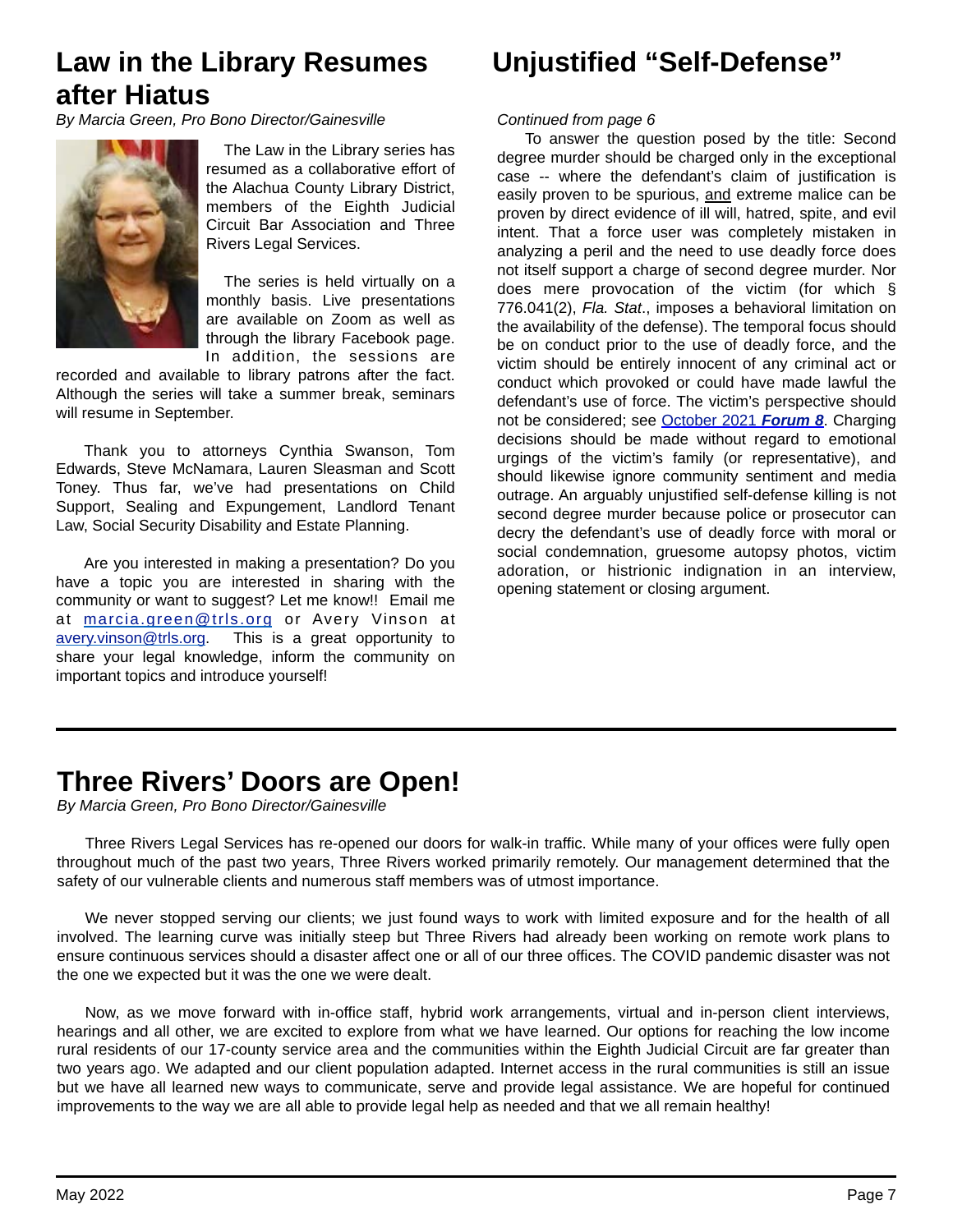### **Criminal Law**

*By Brian Kramer*



*City of Tallahassee v. Florida Police Benevolent Association, inc., et al.,* is currently pending a decision before the Florida Supreme Court. In that case, the PBA represents two Tallahassee PD officers involved in an officerinvolved shooting. The officers alleged that the shooting followed an assault upon them by the decedent. Following the shooting, the media sought the names of the

officers involved, and the City of Tallahassee was going to release their names. The PBA, on behalf of the officers asserted Marsy's Law to prevent the disclosure of the names of the officers. Litigation followed. The City of Tallahassee, and others, argue that the officers are not "victims" within the meaning and the intent of the constitutional amendment. The PBA counters that the statutory and constitutional language is unambiguous and clear that the officers are victims. The Supreme Court will have to decide whether and how Marsy's Law will be interpreted on this issue.

At the State Attorney's Office, we face related but more complicated issues. Marsy's law provides that its protections take effect at the time of victimization. While this is admirable, it creates logistical issues. The State Attorney's Office is at least the third party to be aware that a criminal incident has occurred. Law enforcement is generally the first. The Clerk is generally the second. We receive notice of an arrest at First Appearance and a sworn complaint when it is submitted to the office. Information that the victim might want kept private may have already been released. There is no statewide, unified, statutory process to determine or to effectuate the victim's wishes. Every agency and clerk's office are left to their own policy and procedure to implement Marsy's Law as they see fit. The same is true of the State Attorney's Office. We have no external guidelines, case law, or guidance to implement or effectuate Marsy's Law. Further complicating our situation is the requirement that we balance the victim's rights under the Marsy's Law and Chapter 960 with the Defendant's 6th Amendment right to confront and cross-examine witnesses.

In a criminal case, I have determined that the victim's information cannot be withheld from the Defendant under Marsy's Law. Literally, it's just me saying that. However, we will, at the victim's request, withhold their information from the defense bar unless and until it becomes necessary to turn it over during the litigation of the case. It is a testament to our defense bar and the serious and careful work that they do that we don't automatically withhold all victim information, as is done in some circuits. We are fortunate that we don't have a defense bar that chooses to weaponize information and hold it to the throat of a victim.

That is not the end of the story for the State Attorney's office and Marsy's Law. I have 4 employees who spend some or all of their time dealing with public records requests. I take a completely different position on victim information when it comes to public records. There is no Federal Constitutional right to a public record. (There is one in the Florida Constitution). In our public records division, I require that we notify every victim of any request from any person for any record that would reveal their identity or provide information that could be used to harass them. We send the victim a notice and ask that the victim contact the office and let us know their wishes. If the victim does not respond, we assert their rights under Marsy's Law, or, put another way, we default to assert Marsy's Law.

Sometimes this isn't as difficult as you might think. Many public records requests come from the victim or their attorneys. That's easy. Or, if we see that the victim asserted their rights in the underlying case, this is a pretty good indicator that they still do. But, otherwise, Marsy's Law applies. You might ask, "why does this matter"? The answer is money. Reviewing and redacting nearly all public records requests for victim information that could be used to *identify or harass* a victim is labor intensive, and therefore costly. This cost is passed onto the person making the request. High costs are often sited as the reason that public records are not easily and readily available.

I am personally in favor of open access to public records. I think it makes us all better behaved. Every assistant state attorney knows that as soon as the case is closed, the entire file is subject to review by anyone who wants to see it. We have a saying, "Whatever you put in the file, whatever you do on a case, you should be prepared for your mom to read it on the front page of the Gainesville Sun." I have provided more than one record from my office that has made me cringe. I am happy to say that it is less and less often.

You might well ask what can change. The Florida Prosecuting Attorney's Association has asked the legislature to clarify these issues by passing law. There have been some efforts, but they have all failed. We have some hope that the Courts will provide some guidance, but that has yet to come. *Tallahassee v. PBA* will likely answer the question posed very narrowly, limiting the answer to just law enforcement officers' relationship to Marsy's Law. While I don't want anyone to sue me, we are likely left to only future court cases to find further guidance.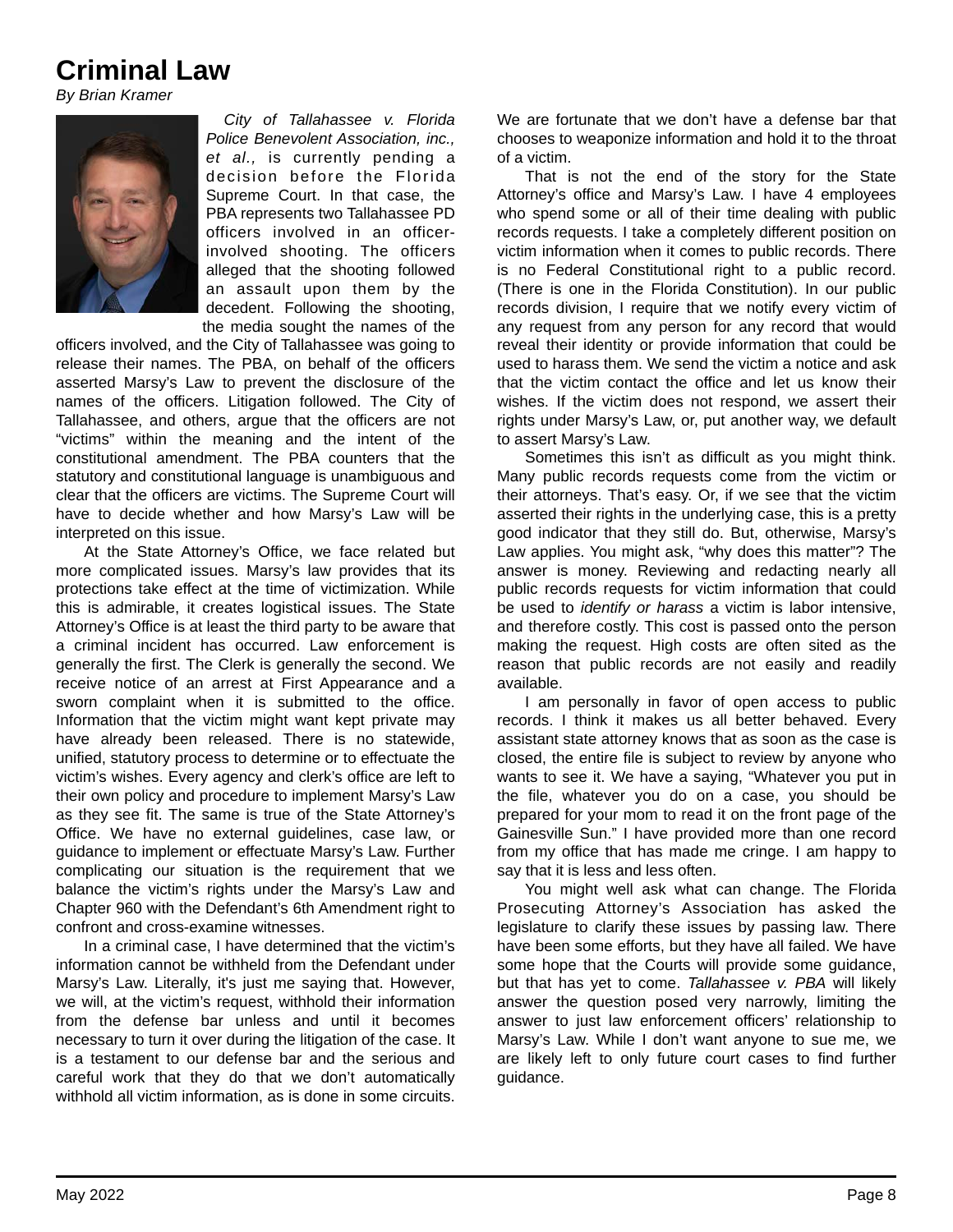# **EJCBA Charity Golf Tournament 2022**

**"The Gloria" In Memoriam of Gloria Fletcher**





Our Sponsors - THANK YOU! Attorneys John Whitaker, Jimmy Prevatt, Rod Smith and Dylan Smith represented sponsor Avera & Smith, LLP



Partners and golfers Scott Walker and Alison Folds represented sponsor Folds & Walker



Mac McCarty (tournament emcee), Kayla McCarty, Madison Compton and Steve Larson represented Eisinger Law



Judge Kristine Van Vorst and attorney Star Sansone were among the golfers on this beautiful, early spring day



Golfers Dan Glassman, John Kelly, Jesse Smith and Scott Toney are ready to hit the links